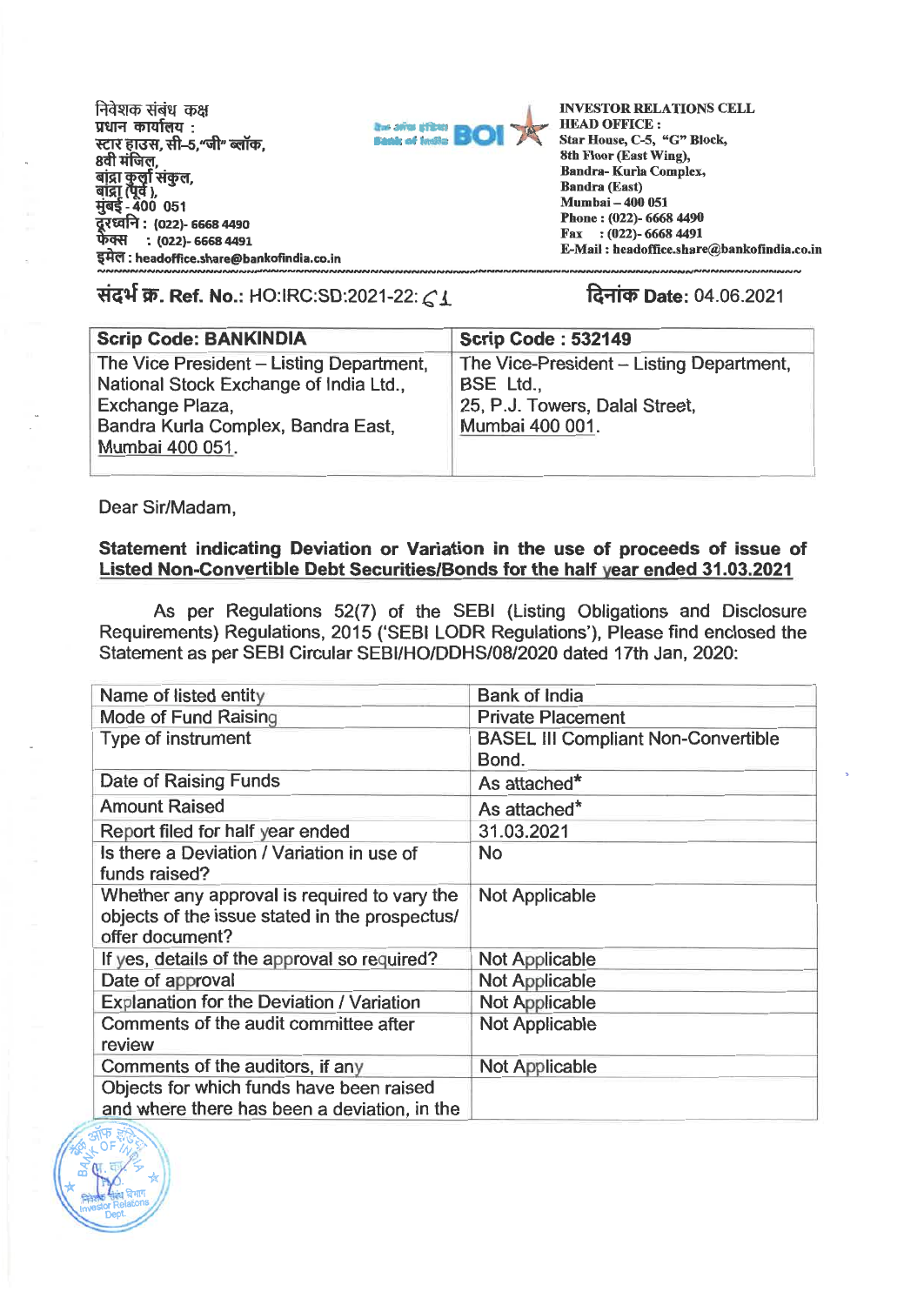| following table                                                                                                                                                                                            |                   |            |                       |                 |                                                                                                          |                |  |  |
|------------------------------------------------------------------------------------------------------------------------------------------------------------------------------------------------------------|-------------------|------------|-----------------------|-----------------|----------------------------------------------------------------------------------------------------------|----------------|--|--|
| Original                                                                                                                                                                                                   | Modified          | Original   | Modified              | <b>Funds</b>    | Amount of                                                                                                |                |  |  |
| Subject                                                                                                                                                                                                    | Object, if<br>any | Allocation | allocation, if<br>any | <b>Utilized</b> | Deviation/Variation<br>for the half year<br>according to<br>applicable object<br>(INR Crores and in<br>% | <b>Remarks</b> |  |  |
| Not Applicable                                                                                                                                                                                             |                   |            |                       |                 |                                                                                                          |                |  |  |
| Deviation could mean: (a) Deviation in the objects or purposes for which the funds have<br>been raised (b) Deviation in the amount of funds actually utilized as against what was<br>originally disclosed. |                   |            |                       |                 |                                                                                                          |                |  |  |
|                                                                                                                                                                                                            |                   |            |                       |                 |                                                                                                          |                |  |  |
| We request you to take a note of the above.                                                                                                                                                                |                   |            |                       |                 |                                                                                                          |                |  |  |
|                                                                                                                                                                                                            | Thanking you,     |            |                       |                 |                                                                                                          |                |  |  |

Thanking you,

 $\frac{1}{1}$ 

 $\label{eq:1} \frac{1}{2} \sum_{i=1}^{n} \sum_{j=1}^{n} \frac{1}{2} \sum_{i=1}^{n} \frac{1}{2} \sum_{j=1}^{n} \frac{1}{2} \sum_{j=1}^{n} \frac{1}{2} \sum_{j=1}^{n} \frac{1}{2} \sum_{j=1}^{n} \frac{1}{2} \sum_{j=1}^{n} \frac{1}{2} \sum_{j=1}^{n} \frac{1}{2} \sum_{j=1}^{n} \frac{1}{2} \sum_{j=1}^{n} \frac{1}{2} \sum_{j=1}^{n} \frac{1}{2} \sum_{j=1}^{n$ 

**---- ,, \_ 1914 ••1',.},-." • 50 F BY AND THE REAL PROPERTY** a*l• IA.Thl. -7 -0.0*  <sup>k</sup>*H.O.*  **11.0.**<br>**Agazy site any 11.0.**<br>Investor Relations **to u-fl at a Company Secretary** ITTazi Yours faithfully, 2-144174 Yours faithfully,  $\frac{4}{\sqrt{2}}\frac{4}{\sqrt{2}}\frac{1}{\sqrt{2}}$  $\begin{pmatrix} \frac{\sqrt{3}}{2} & \frac{\sqrt{3}}{2} \\ \frac{\sqrt{3}}{2} & \frac{\sqrt{3}}{2} \\ \frac{\sqrt{3}}{2} & \frac{\sqrt{3}}{2} \\ \frac{\sqrt{3}}{2} & \frac{\sqrt{3}}{2} \\ \frac{\sqrt{3}}{2} & \frac{\sqrt{3}}{2} \\ \frac{\sqrt{3}}{2} & \frac{\sqrt{3}}{2} \\ \frac{\sqrt{3}}{2} & \frac{\sqrt{3}}{2} \\ \frac{\sqrt{3}}{2} & \frac{\sqrt{3}}{2} \\ \frac{\sqrt{3}}{2} & \frac{\sqrt{3}}{2} \\ \frac{\sqrt{3}}{2} & \frac{\sqrt{$  $\frac{1}{200}$  $\mathbb{R}$  at  $\mathbb{R}$ (Rajesh **Investor Relator** Dept. कपनी सचिव Co  $19.00$ ahya) any Secretar